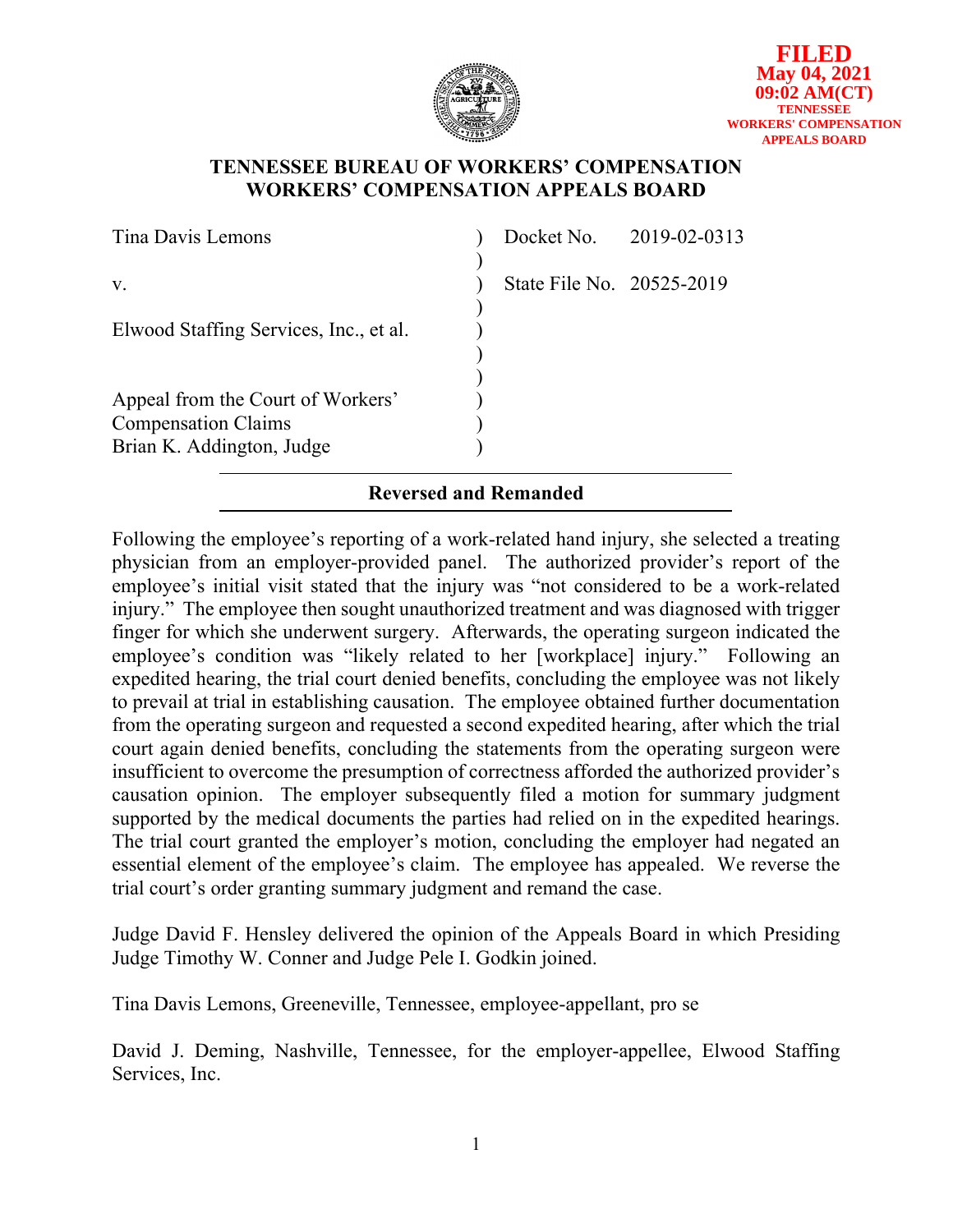#### **Factual and Procedural Background**

Tina Davis Lemons ("Employee") was employed by Elwood Staffing Services, Inc. ("Employer"), and assigned to work at a manufacturing facility in Greenville, Tennessee. She contends that on Saturday, February 16, 2019, she worked nine hours on an assembly line, and, at the completion of her workday, her right hand was hurting. She alleges she reported a hand injury to her supervisor the following Monday. Because of continuing pain in the middle finger of her hand, she requested medical treatment and was seen by a nurse at the manufacturing facility after which Employer provided a panel of physicians. Employee selected Dr. Bruce Berry from the panel as her authorized treating physician.

On March 19, 2019, Employee was seen by Marsha Montemarano, a family nurse practitioner in Dr. Berry's office. The report of that visit reflects Employee reported working nine hours "appl[ying] a part to a tractor" and experiencing pain in the middle finger of her hand that "has hurt almost constantly." A physical examination revealed "a positive Tinel sign" and "a small amount of edema . . . along the palmer surface as well as each of the digits." Employee was released to return to work without restrictions and instructed to "follow up in this office on an as-needed basis." The report stated that "[b]ased on the history provided by the patient, this is not considered to be a work-related injury." The March 19, 2019 report included a hand-written notation signed by Dr. Berry and dated April 19, 2019, which stated, "Reviewed Agree is reasonable." The phrase, "this is not considered to be a work-related injury," was underlined on the report Dr. Berry signed.

On April 26, Employee sought unauthorized treatment with Dr. Billy K. Parsley, an orthopedic surgeon. In an office note, Dr. Parsley wrote that Employee "comes in today for right hand pain specifically triggering of the middle finger," adding that Employee "has not had any injury that she is aware of." He recommended a trigger release surgery, which he performed on May 9, 2019. In a May 24 note, he wrote that Employee reported a work injury to her finger and was seen at an urgent care facility for the injury prior to being referred to him, adding that "[w]ith this documentation following the injury, I believe the trigger finger is likely related to her injury."

Employee filed a petition for benefits on June 29, 2019, and subsequently requested an expedited hearing in which she sought medical and temporary disability benefits for her alleged hand injury. Following the hearing, the trial court denied Employee's request for benefits, stating in its order that "Nurse Montemarano wrote that [Employee's] injury was not considered work-related based on her history and she could return to work without restrictions." Additionally, the trial court stated that "Dr. Berry noted that he reviewed and approved [the nurse's] recommendations" and that the medical record "adopted by Dr. Berry states that [Employee] did not suffer a work-related injury." The trial court concluded that Dr. Berry's opinion "is presumed correct on the issue of causation" and that the statements in the records of Dr. Parsley were insufficient to overcome the presumption.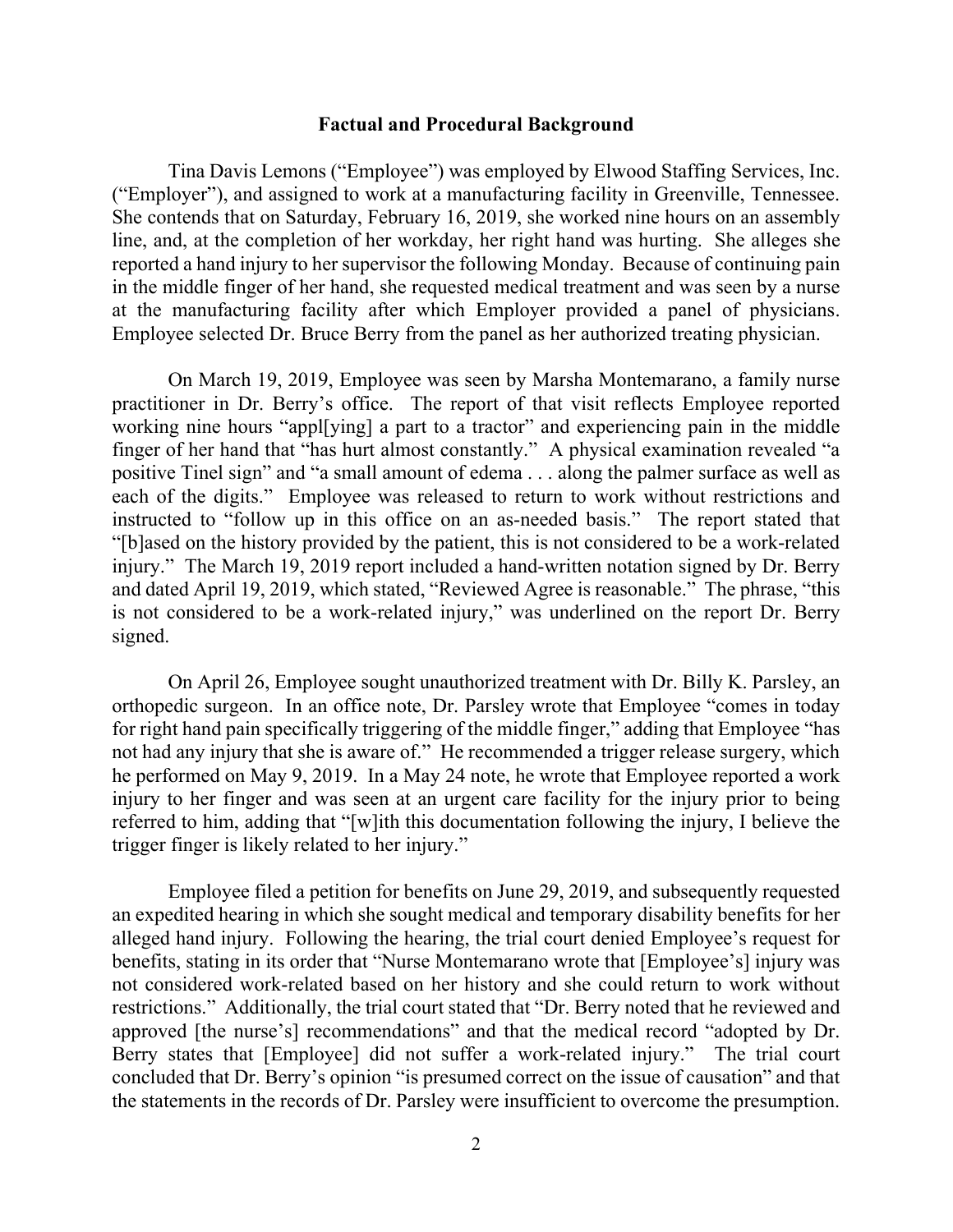Employee requested a second expedited hearing in September 2020, which she supported with a letter from Dr. Parsley addressing causation as follows:

This letter is in regards to the question of whether the patient's injury to the right middle finger was related to a work injury. While it has been some time since I have seen the patient, based on my note from May 24, 2019, I documented a discussion we had regarding this. She is reported to have been seen [i]n urgent care prior to seeing me for this. She reports that this evaluation at urgent care was for her right middle finger. To that end I would concur that her problem was related to her injury.

Following the second expedited hearing, the trial court again denied benefits, stating "[Employee] is not likely to prevail at a hearing on the merits in her request for benefits because she did not prove the cause of her injury." Contrasting the medical documentation from Drs. Berry and Parsley, the court again noted that "the medical record adopted by Dr. Berry states that she did not suffer a work-related injury" and that Dr. Berry's opinion was entitled to a presumption of correctness. Furthermore, the order stated that Dr. Parsley's opinion "did not affirmatively state that [Employee] suffered an injury rising primarily out of and in the course and scope of her employment as required by Tennessee Code Annotated section 50-6-102(14)(A)." Noting that Dr. Parsley's records indicated Employee's injury "was merely 'related'" to her employment, the court concluded those statements were insufficient to overcome the presumption of correctness afforded Dr. Berry's causation opinion.

Employer subsequently filed a motion for summary judgment, asserting that Dr. Berry's opinion successfully negated causation. Additionally, Employer asserted that Employee's "expert and lay evidence is otherwise insufficient to establish her injury arose primarily out of her employment." In its statement of undisputed facts, Employer alleged, among other facts, that "[o]n March 19, 2019, Dr. Bruce Berry opined Employee's injury is not considered to be a work-related injury." Employer supported this allegedly undisputed fact by citing the March 19, 2019 medical record of Employee's visit with the nurse practitioner, which included Dr. Berry's signature, dated April 19, 2019, and the notation "Reviewed Agree is reasonable." Employer also alleged in its statement of undisputed facts that Employee submitted a medical note from Dr. Parsley stating Employee's diagnosis is "likely related to her injury," and that the trial court's initial expedited hearing order determined that Dr. Parsley's opinion "was insufficient evidence to overcome the presumption of correctness afforded to Dr. Berry's opinion." Further, the statement of undisputed facts asserted that Employee requested a second expedited hearing supported by an additional medical record from Dr. Parsley stating Employee's hand injury is "related to a work injury." The statement referenced the court's second expedited hearing order, asserting the court again determined that Dr. Parsley's opinion "was insufficient to overcome the [presumption of] correctness afforded to Dr. Berry's opinion." Finally, Employer's statement of undisputed facts noted the determination in the court's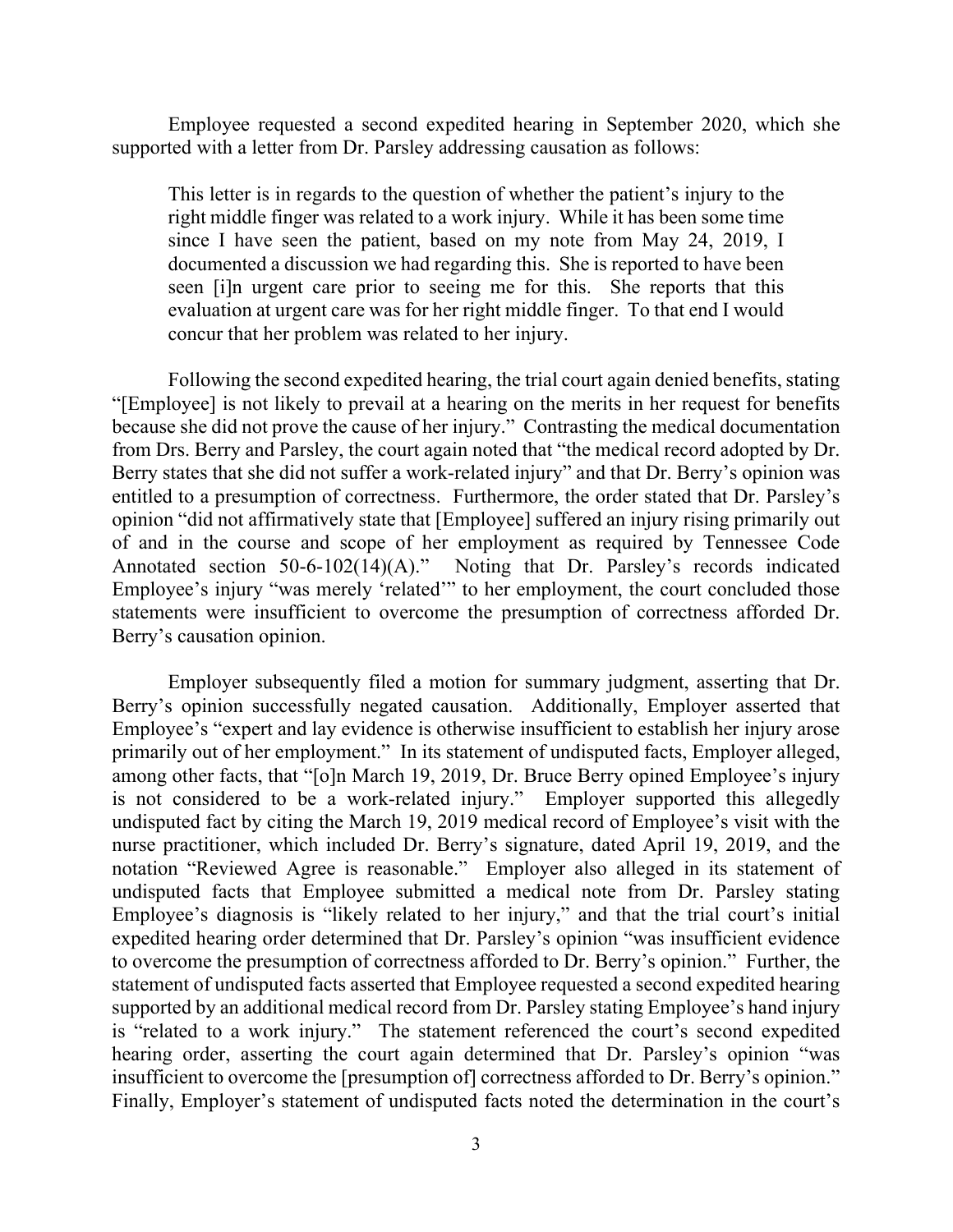second expedited hearing order that Employee "failed to provide sufficient medical evidence linking her injury to her employment," adding that "[i]n two Expedited Hearings Employee failed to provide medical evidence proving that her work activities with Employer were the primary cause of Employee's treatment with Dr. Parsley or sufficient to allow [t]he Court to award [benefits]."

Following a January 15, 2021 hearing on Employer's motion for summary judgment, the trial court granted the motion, noting that Employee did not respond to the motion, which she asserted was because she did not receive the motion. In addition, the court noted Employee asserted that "with more time, she could talk to her physician again about her injury." The court concluded that Employee received the motion for summary judgment but failed to respond to the motion. Because she did not respond, the court considered the motion to be unopposed, stating this required the court to "consider[] whether summary judgment is appropriate." The trial court concluded the medical evidence "shows [Employee's] alleged injury was not primarily related to her work," and that Employer had, therefore, negated an essential element of Employee's claim, entitling Employer to summary judgment as a matter of law. Employee has appealed.

#### **Standard of Review**

The grant or denial of a motion for summary judgment is a matter of law that we review de novo with no presumption that the trial court's conclusions are correct. *See Rye v. Women's Care Ctr. of Memphis, MPLLC*, 477 S.W.3d 235, 250 (Tenn. 2015). As such, we must "make a fresh determination of whether the requirements of Rule 56 of the Tennessee Rules of Civil Procedure have been satisfied." *Id.*

#### **Analysis**

The Tennessee Supreme Court has explained the requirements for a movant to prevail on a motion for summary judgment:

[W]hen the moving party does not bear the burden of proof at trial, the moving party may satisfy its burden of production either (1) by affirmatively negating an essential element of the nonmoving party's claim or (2) by demonstrating that the nonmoving party's evidence *at the summary judgment stage* is insufficient to establish the nonmoving party's claim or defense. We reiterate that a moving party seeking summary judgment by attacking the nonmoving party's evidence must do more than make a conclusory assertion that summary judgment is appropriate on this basis. Rather, Tennessee Rule [56.03](https://advance.lexis.com/search/?pdmfid=1000516&crid=cfba245c-2fb8-4191-a925-b1813ab6187b&pdsearchterms=Lundell+v.+Hubbs%2C+2020+Tenn.+App.+LEXIS+528&pdtypeofsearch=searchboxclick&pdsearchtype=SearchBox&pdstartin=&pdsavestartin=true&pdpsf=jur%3A1%3A67&pdqttype=and&pdquerytemplateid=&pdsf=&ecomp=pys5kkk&earg=pdpsf&prid=d2acb030-4136-4d3d-8d8d-a63ae9dd5905) requires the moving party to support its motion with "a separate concise statement of material facts as to which the moving party contends there is no genuine issue for trial." [Tenn.](https://advance.lexis.com/search/?pdmfid=1000516&crid=cfba245c-2fb8-4191-a925-b1813ab6187b&pdsearchterms=Lundell+v.+Hubbs%2C+2020+Tenn.+App.+LEXIS+528&pdtypeofsearch=searchboxclick&pdsearchtype=SearchBox&pdstartin=&pdsavestartin=true&pdpsf=jur%3A1%3A67&pdqttype=and&pdquerytemplateid=&pdsf=&ecomp=pys5kkk&earg=pdpsf&prid=d2acb030-4136-4d3d-8d8d-a63ae9dd5905) R. Civ. P. 56.03.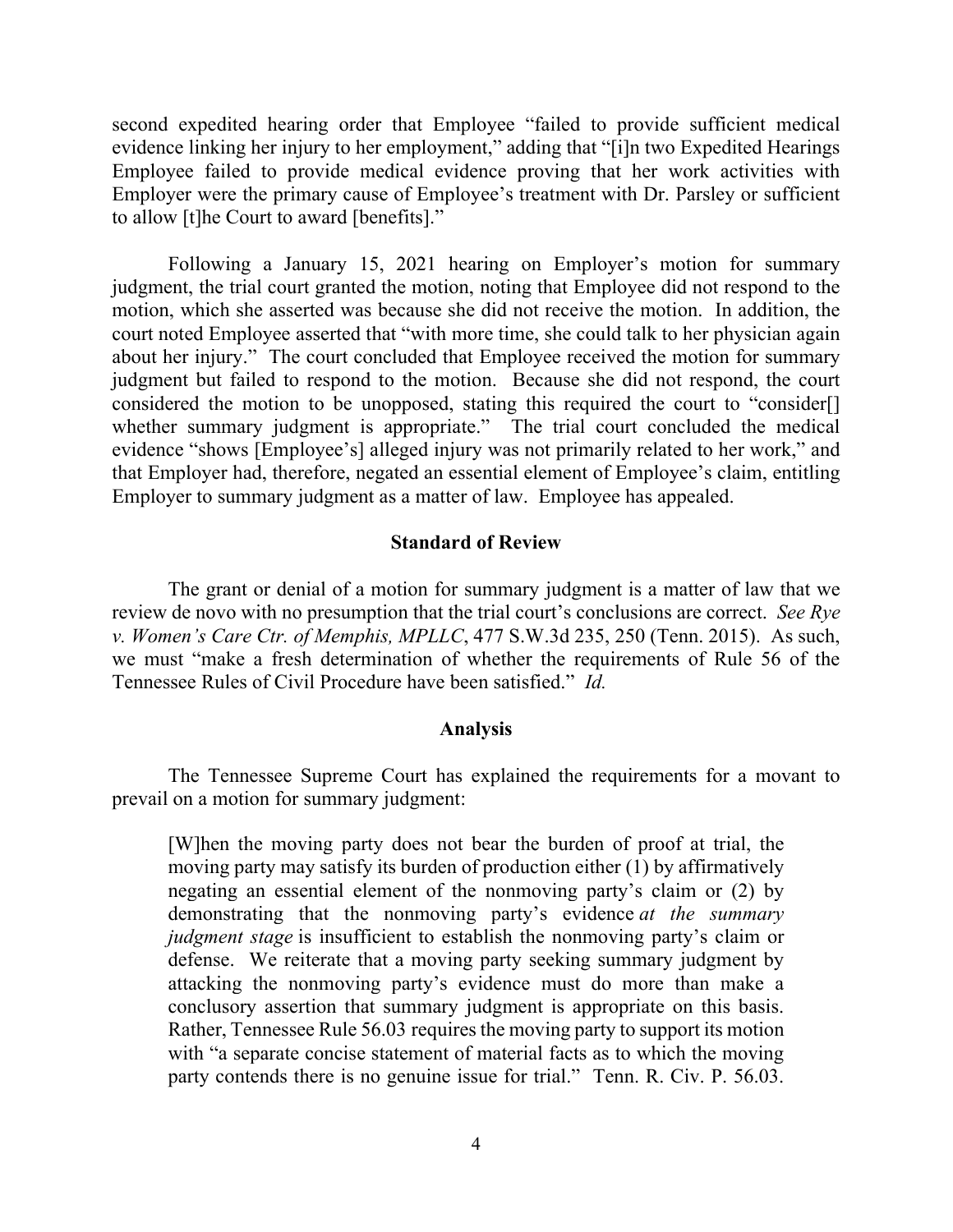"Each fact is to be set forth in a separate, numbered paragraph and supported by a specific citation to the record." *Id.*

#### *Rye*, 477 S.W.3d at 264-265.

Employee asserted in her notice of appeal that Dr. Parsley's evaluation indicated her injury "was work related." She did not, however, file a brief on appeal. Nonetheless, we must "make a fresh determination of whether the requirements of Rule 56 of the Tennessee Rules of Civil Procedure have been satisfied." *Rye*, 477 S.W.3d at 250. In its brief on appeal, Employer identifies the issue as whether the trial court correctly granted Employer's motion for summary judgment "in the absence of medical proof meeting the Employee's burden of proof on causation." Initially, we note the trial court did not expressly address whether Employer demonstrated that Employee's evidence was insufficient to establish Employee's claim but, instead, concluded Employer "negated an essential element of [Employee's] claim," entitling Employer to summary judgment as a matter of law. Our determination of whether the requirements of Rule 56 have been satisfied focuses on the expert medical opinion relied on by Employer to negate causation, an essential element of Employee's claim.

The regulations governing expedited hearings state that "[l]etters or written statements addressing medical causation signed by a physician are admissible *at an expedited hearing* and need *not* be in affidavit form." Tenn. Comp. R. & Regs. 0800-02- 21-.15(2) (emphases added). Additionally, this regulation provides that "[a]t a compensation hearing, these letters or statements, even if in affidavit form, may be excluded through valid objection under the Tennessee Rules of Evidence." *Id.*  Furthermore, Rule 0800-02-21-.15(3) provides that an employer may file a motion for summary judgment under Rule 56 if a claim is denied after an expedited hearing "because the employee is not likely to succeed at a hearing on the merits on the issue of compensability." Tenn. Comp. R. & Regs. 0800-02-21-.15(3). In addition, the regulations addressing medical records provide that "[m]edical records are self-authenticating and admissible when signed by a physician or accompanied by a form signed by a medical provider or records custodian certifying that the records are true and accurate." Tenn. Comp. R. & Regs. 0800-02-21-.16(2)(b). The latter regulation further provides that a trial judge "may exclude medical records in response to a proper objection other than to the authenticity under the Tennessee Rules of Evidence or other applicable law." *Id.*

In contrast to the Bureau's regulations addressing the admissibility of medical records, Rule 56 identifies the documents and materials that may be considered by a trial court in ruling on a motion for summary judgment. "[T]he judgment sought shall be rendered forthwith if the pleadings, depositions, answers to interrogatories, and admissions on file, together with the affidavits, if any, show that there is no genuine issue as to any material fact and that the moving party is entitled to a judgment as a matter of law." Tenn. R. Civ. P. 56.04. Rule 56.06 provides that affidavits used to support or oppose a motion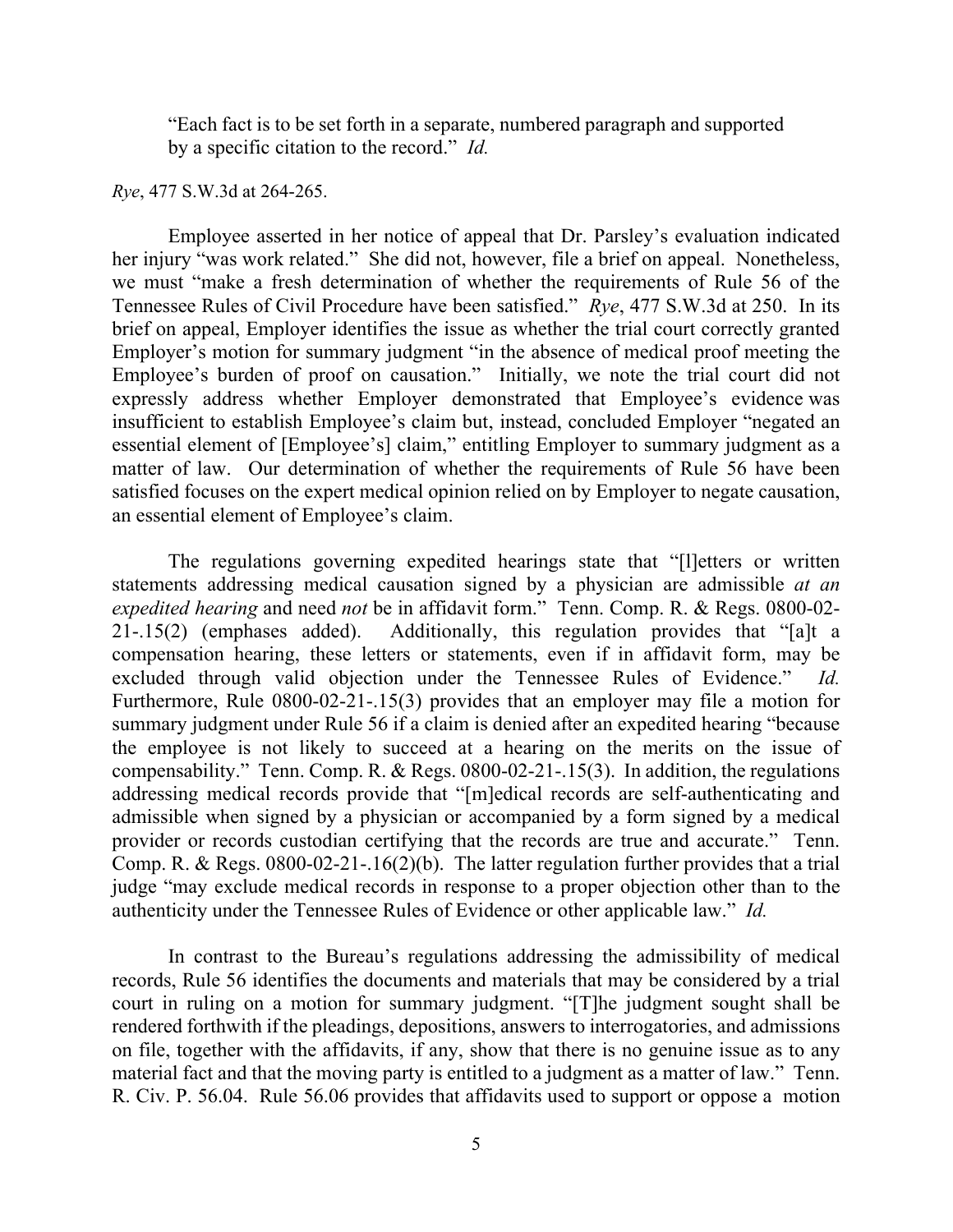for summary judgment "shall be made on personal knowledge, shall set forth such facts as would be admissible in evidence, and shall show affirmatively that the affiant is competent to testify to the matters stated therein." Tenn. R. Civ. P. 56.06. In addition, Rule 56.06 provides that "[e]xpert opinion affidavits shall be governed by Tennessee Rule of Evidence 703." *Id.* 

In the present case, the record does not include depositions of any medical expert, interrogatory answers or admissions addressing expert medical opinions, or affidavits expressing medical opinions. Instead, Employer's statement of undisputed facts relies on medical documents to negate causation. Specifically, Employer relies on the March 19, 2019 report of the nurse practitioner to which Dr. Berry affixed an April 19, 2019 date, his signature, and the notation "Reviewed Agree is reasonable." Regardless whether this medical record may be admissible in an expedited hearing or at trial, it is not the type of document or evidence identified in Rule 56 upon which a moving party may rely to "show that there is no genuine issue as to any material fact and that the moving party is entitled to a judgment as a matter of law." Tenn. R. Civ. P. 56.04. Thus, Employer did not meet its burden at the summary judgment stage of affirmatively negating an essential element of Employee's claim, and the trial court erred in concluding "[t]he only medical evidence before the Court shows [Employee's] alleged injury was not primarily related to her work." Stated simply, there is no expert medical proof addressing causation that meets the requirements of Rule 56.[1](#page-5-0)

As noted above, the trial court's order granting summary judgment did not address the second method by which Employer could satisfy its burden of production, that is, by demonstrating that Employee's evidence at the summary judgment stage is insufficient to establish Employee's claim. Instead, the trial court determined that the only medical evidence presented "shows that [Employee's] alleged injury was not primarily related to her work." Further, the trial court's order noted that Employee asserted "that, with more time, she could talk with her physician again about her injury." However, the record does not indicate that Employee requested more time for affidavits to be obtained or depositions to be taken. Nonetheless, the trial court failed to address whether Employer met its burden of demonstrating that Employee's evidence is insufficient to establish an essential element of her claim, resting its decision instead on the conclusion that the medical evidence "shows

<span id="page-5-0"></span><sup>1</sup> The medical record relied on by Employer had the phrase "this is not considered to be a work-related injury" underlined. Neither this medical record nor any part of the record on appeal indicates whether Dr. Berry underlined the phrase, whether he was agreeing the entire record is "reasonable," or whether he was indicating it is "reasonable" not to *consider* Employee's condition "a work-related injury." Significantly, Dr. Berry did *not* indicate it was his opinion Employee's injury did not arise primarily out of the employment, or words to that effect. At best, the document can be said to express Dr. Berry's opinion that the nurse practitioner's assessment of whether Employee's injury was work related was reasonable. In short, affixing a date, his signature, and the notation to this equivocal medical document did not negate causation. While Dr. Berry's opinion on the issue of causation is statutorily presumed to be correct, the record here does not disclose what Dr. Berry's opinion on causation is. *See* Tenn. Code Ann. § 50-6-  $102(14)(E)$ .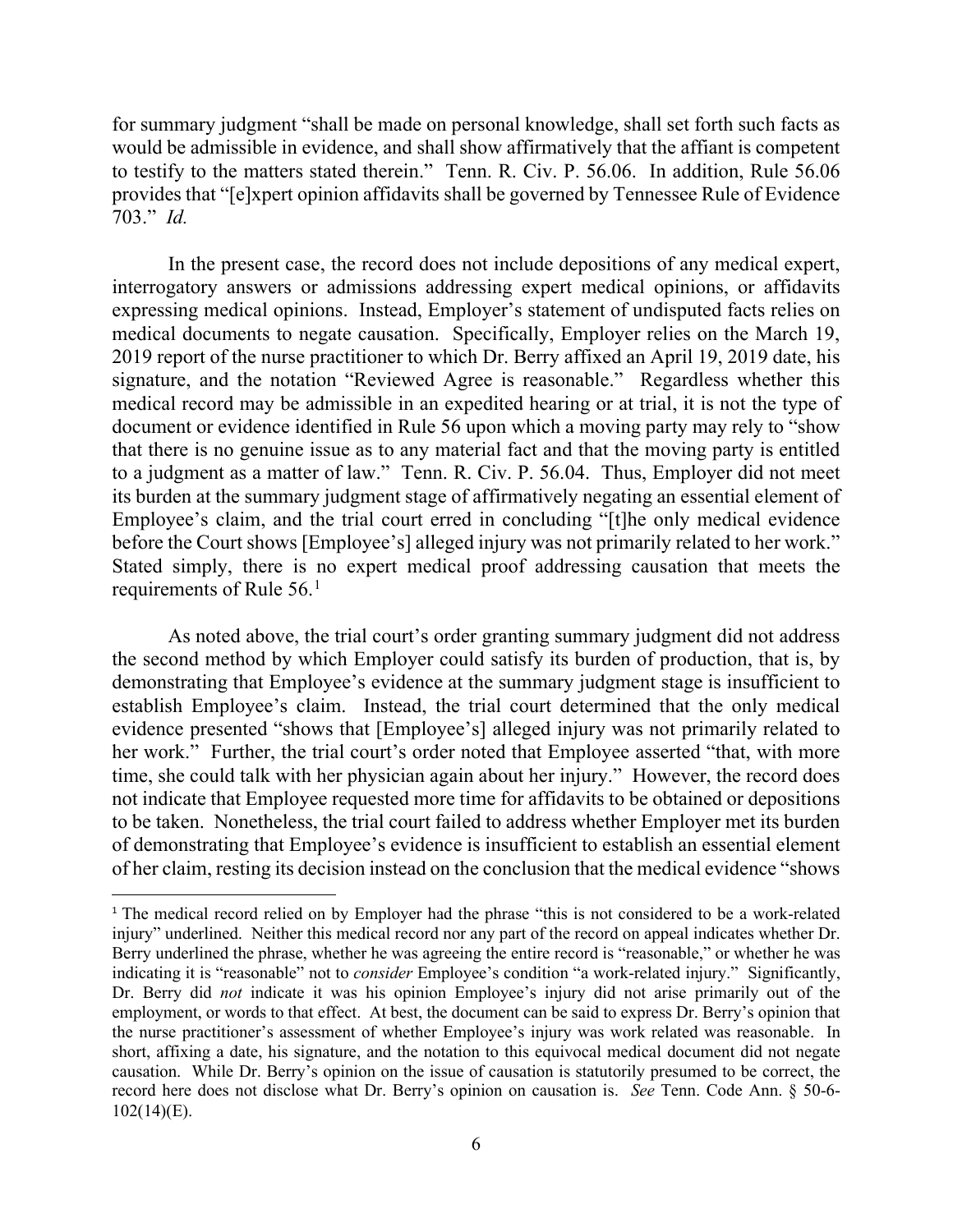[Employee's] alleged injury was not primarily related to her work." Accordingly, under these circumstances we conclude Employer failed to present sufficient proof in accordance with Rule 56 to negate an essential element of Employee's claim or to demonstrate that Employee's evidence is insufficient to establish her claim as a matter of law.

### **Conclusion**

For the foregoing reasons, we reverse the trial court's order granting Employer's motion for summary judgment and remand the case. Costs on appeal are taxed to Employer.